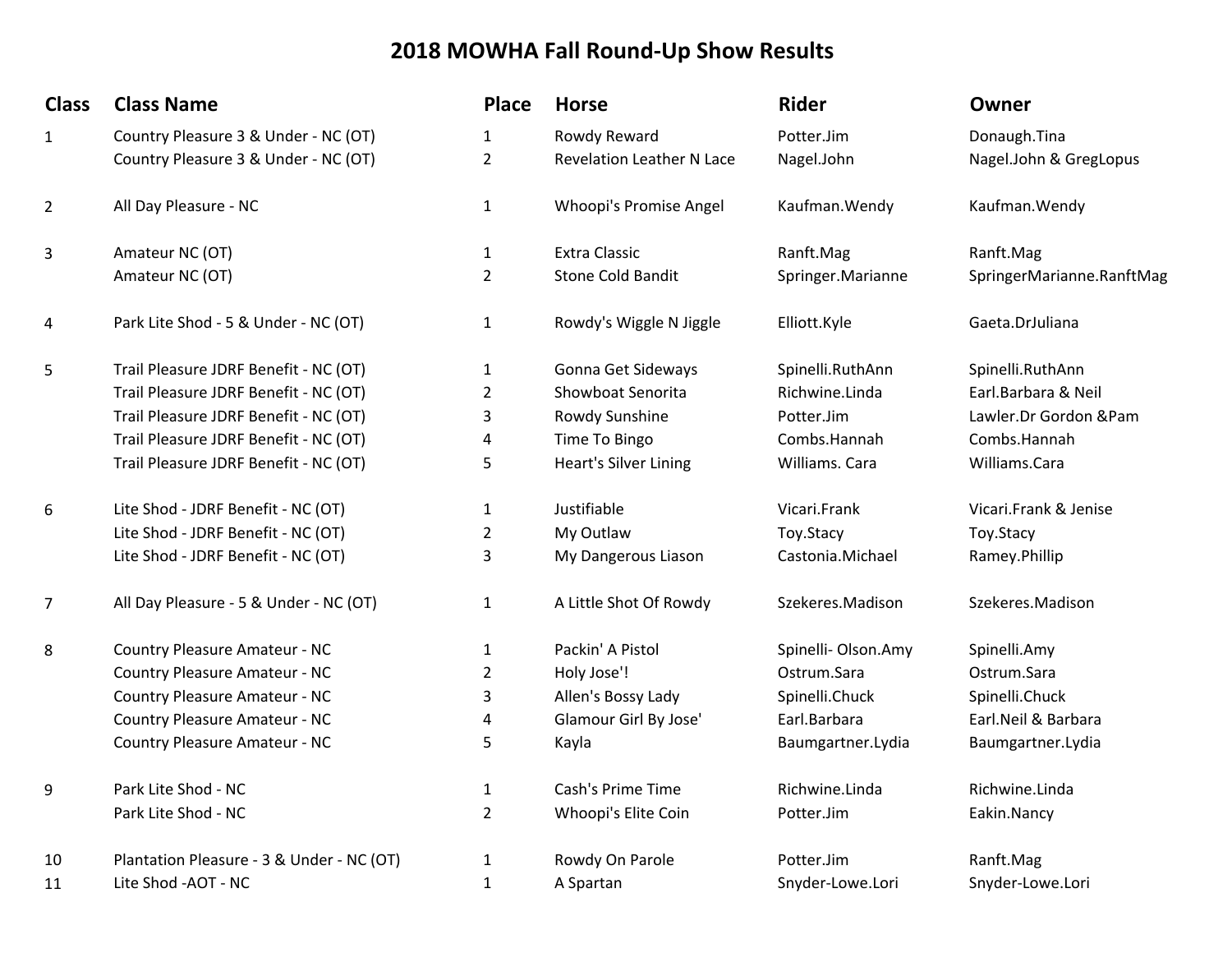- 122 Racking Horse Style 1 Marauder's Blazin Threat Messersmith.Amy Janisch.Matthew Racking Horse Stylee 2 Racking Horse Stylee  $\overline{3}$
- 13Double Rider - Open (OT) $)$  2 Double Rider - Open (OT)) and  $\overline{3}$
- 14Trail Pleasure - 3 Gait (OT)  $\begin{array}{ccc}\n 1 & 2 \end{array}$  Zahara  $\begin{array}{ccc}\n 1 & 2 \end{array}$  Snyder-Lowe.Lori Lowe. Lori Snyder<br>
Trail Pleasure - 3 Gait (OT)  $\begin{array}{ccc}\n 2 & 2 \end{array}$  Reveal The Storm Grandstaff.Tracie Grandstaff.Tracie Trail Pleasure - 3 Gait (OT) $)$  2
- 15Country Pleasure 5 & Under - NC (OT)  $\begin{array}{ccc}\n 1 & 1 \\
 2 & 1\n \end{array}$  Allen's Bossy Lady  $\begin{array}{ccc}\n 5 & 5 & 5 \\
 2 & 1 & 2\n \end{array}$  Country Pleasure 5 & Under - NC (OT)  $\begin{array}{ccc}\n 2 & 1\n \end{array}$  Holv Jose'!  $\begin{array}{ccc}\n 3 & 0 & 0 \\
 0 & 0 & 0\n \end{array}$ Country Pleasure 5 & Under - NC (OT) $)$  2 Country Pleasure 5 & Under - NC (OT) <sup>3</sup>Country Pleasure 5 & Under - NC (OT) <sup>4</sup>Country Pleasure 5 & Under - NC (OT)<sup>5</sup>
- 16Plantation Pleasure JDRF Benefit - NC (OT)  $\begin{array}{ccc} 1 & \text{Extra Classic} & \text{Kaufman.Wendy} & \text{Ranft.Mag} \\ \text{Plantation Pleasure JDBC Ber Berefit - NC (OT)} & 2 & \text{Stone Cold Bandit} & \text{Springer.Marianne} & \text{SpringerM} \end{array}$ Plantation Pleasure JDRF Benefit - NC (OT)<sup>2</sup>
- 17Trail Pleasure 5 & Under - Amateur - NC (OT)  $\qquad \qquad 1$  Showboat Senorita Earl.Barbara Earl.Barbara & Neil<br>1 Showboat Senorita Earl.Barbara Lori Earl.Barbara Lowe. Lori Showe. Lori Shower Lowe. Lori Shower Trail Pleasure 5 & Under - Amateur - NC (OT)Trail Pleasure 5 & Under - Amateur - NC (OT)
- 18Lite Shod Pleasure - 3 Gait (OT)  $1$  Rowdy Show Stopper Potter.Jim

19

All Day Pleasure JDRF Benefit - NC (OT)  $\begin{array}{ccc} 1 & \text{Entertaining With Pride} & \text{Toy.Stacy} \end{array}$  Toy.Stacy Creasure JDRF Benefit - NC (OT)  $\begin{array}{ccc} 2 & \text{A Little Shot Of Rowdv} & \text{Szekeres.Madison} & \text{Szekeres.I} \end{array}$ All Day Pleasure JDRF Benefit - NC (OT) <sup>2</sup>All Day Pleasure JDRF Benefit - NC (OT) <sup>3</sup>All Day Pleasure JDRF Benefit - NC (OT) <sup>4</sup>All Day Pleasure JDRF Benefit - NC (OT) <sup>5</sup>All Day Pleasure JDRF Benefit - NC (OT) <sup>6</sup>All Day Pleasure JDRF Benefit - NC (OT)All Day Pleasure JDRF Benefit - NC (OT)All Day Pleasure JDRF Benefit - NC (OT)

|   | Marauder's Blazin Threat | Messersmith.Amy   |
|---|--------------------------|-------------------|
| 2 | Ozone Alert              | Springer.Marianne |
|   |                          |                   |

Double Rider - Open (OT) 1 A Wise Coin Maker Grandstaff.Tracie Grandstaff.Tracie Grandstaff.Tracie Coin Maker<br>1 A Whoopi's Promise Angel Kaufman.Wendy Kaufman.Wendy Kaufman.Wendy Whoopi's Promise Angel Cashed To The Max Oney.Hannah

- Reveal The Storm
- Holy Jose'! Ostrum.Sara Ostrum.Sara Glamour Girl By Jose' Richwine.Linda Earl.Neil & Barbara Revelation Leather N Lace Potter.Jim
	-

<sup>2</sup>

<sup>3</sup>

- 
- 
- 2 A Little Shot Of Rowdy<br>3 Star's Midnight Melody Star's Midnight Melody Potter.Jim Kayla Baumgartner.Lydia Baumgartner.Lydia She's Walkin For The Titile Milliams. Jaclyn<br>6 Stevie Rav Vaughan Marticleah Stevie Ray Vaughan Cashed To The Max Hey Roy
	- Ivory's Miss Madison

Kayla Baumgartner.Lydia Baumgartner.Lydia

Grandstaff.Tracie Grandstaff.Tracie

5 Miss Sweet Jazz Luthringer.KaylaDewey

Snyder-Lowe.Lori Lowe.Lori Snyder Special Forces **Ranft.Mag** Ranft.Mag Ranft.Mag

 Terrell.Leah Terrell.Leah Oney.Hannah Brown.Jill Brown.Jill Bargo.Stephanie Baer.Dick

Springer.Marianne

Oney. Hannah

Nagel.John & GregLopus<br>Luthringer.Rebecca

Springer.Marianne SpringerMarianne.RanftMag

Lawler.Dr Gordon & Pam

 Szekeres.Madison Nagel.John<br>Baumgartner.Lydia Lewis. Angela Oney. Hannah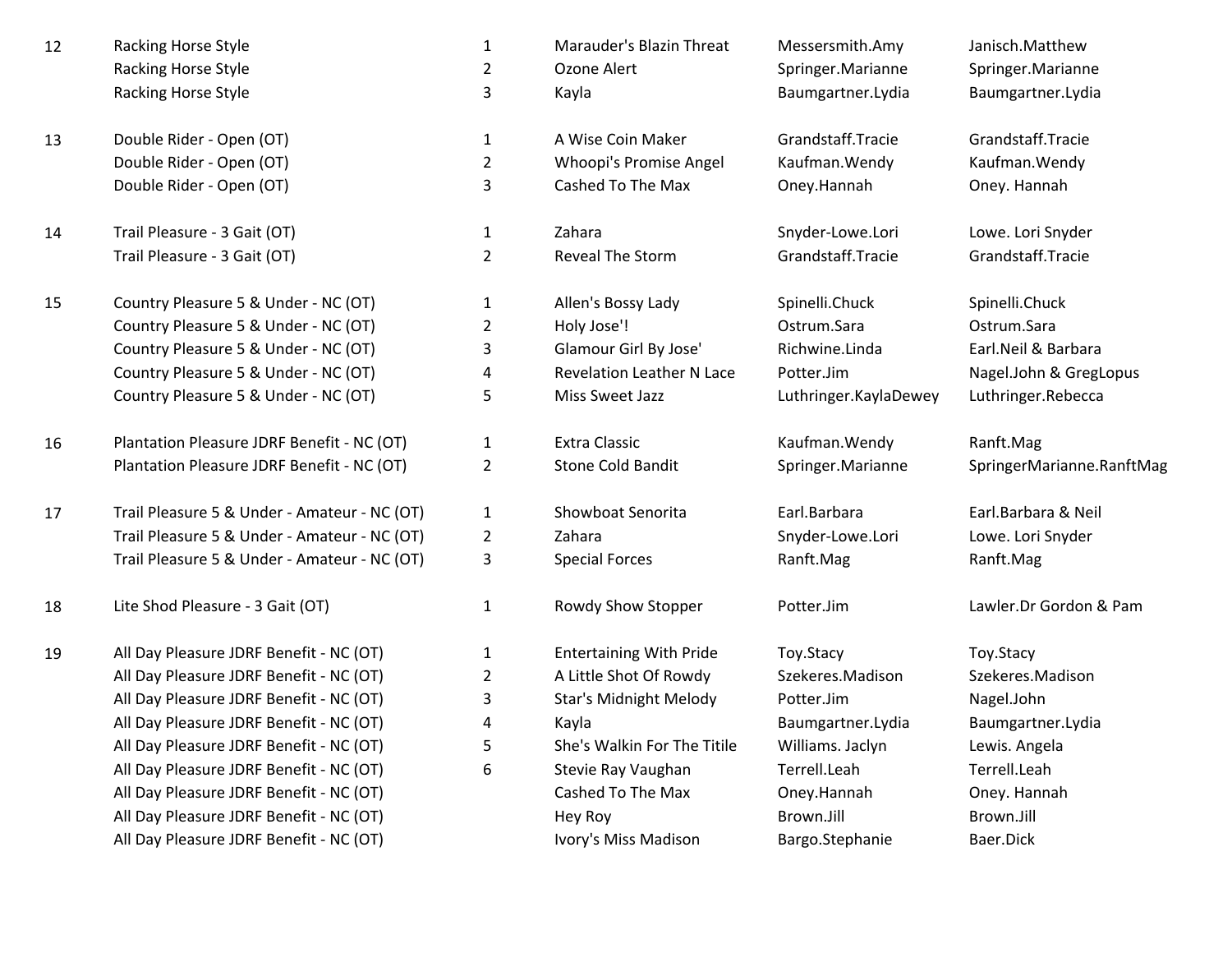| 20  | Lite Shod Pleasure 5 & Under - NC (OT)                   | $\mathbf{1}$   | A Spartan                      | Snyder-Lowe.Lori  | Snyder-Lowe.Lori       |
|-----|----------------------------------------------------------|----------------|--------------------------------|-------------------|------------------------|
| 21  | Country Pleasure JDRF Benefit - NC (OT)                  | $\mathbf{1}$   | <b>Princess Power</b>          | Smith.Terri       | Smith.Terri            |
|     | Country Pleasure JDRF Benefit - NC (OT)                  | $\overline{2}$ | Kayla                          | Baumgartner.Lydia | Baumgartner.Lydia      |
|     | Country Pleasure JDRF Benefit - NC (OT)                  | 3              | <b>Bandit's Rock Star</b>      | Edwards.Bryan     | Edwards.Bryan & Carla  |
|     | Country Pleasure JDRF Benefit - NC (OT)                  | 4              | Hey Roy                        | Brown.Jill        | Brown.Jill             |
|     | Country Pleasure JDRF Benefit - NC (OT)                  | 5              | Miss Autumn Lane               | Edwards. Carla    | Edwards.Carla & Bryan  |
| 22  | Plantation Pleasure - 3 Gait (OT)                        | $\mathbf{1}$   | <b>Extra Classic</b>           | Kaufman. Wendy    | Ranft.Mag              |
| 23  | Trail Pleasure AOT - NC                                  | $\mathbf{1}$   | Zahara                         | Snyder-Lowe.Lori  | Lowe. Lori Snyder      |
|     | Trail Pleasure AOT - NC                                  | $\overline{2}$ | Reveal The Storm               | Grandstaff.Tracie | Grandstaff.Tracie      |
|     | Trail Pleasure AOT - NC                                  | 3              | Time To Bingo                  | Combs.Hannah      | Combs.Hannah           |
| 24  | Lite Shod MOWHA/WHAO Mbr - Amateur NC OT                 |                | No Entries                     |                   |                        |
| 25  | Park Lite Shod - MOWHA/WHAO Members -<br>Amateur NC (OT) | $\mathbf 1$    | Whoopi's Elite Coin            | Eakins.Nancy      | Eakin.Nancy            |
| 26  | Plantation Pleasure 5 & Under - NC (OT)                  | $\mathbf{1}$   | Rowdy On Parole                | Potter.Jim        | Ranft.Mag              |
| 27  | Trail Pleasure - MOWHA/WHAO Members -<br>Amateur NC (OT) | $\mathbf{1}$   | Rowdy Sunshine                 | Kaufman. Wendy    | Lawler.DrGordon & Pam  |
| 27A | All Day Pleasure 3 gait Optional tack                    | $\mathbf{1}$   | She's Designed to Push         | Elliott.Kyle      | Moore.Maggie & JimLeek |
|     | All Day Pleasure 3 gait Optional tack                    | $\overline{2}$ | <b>Entertaining With Pride</b> | Toy.Stacy         | Toy.Stacy              |
| 28  | Trail Pleasure Western - NC                              | $\mathbf{1}$   | Gonna Get Sideways             | Spinelli.RuthAnn  | Spinelli.RuthAnn       |
|     | Trail Pleasure Western - NC                              | $\overline{2}$ | King Of Tijuana                | Elliott.Kyle      | Reichard.Rhianna       |
|     | Trail Pleasure Western - NC                              | 3              | <b>Heart's Silver Lining</b>   | Williams. Cara    | Williams.Cara          |
| 29  | Racking Horse Country Pleasure - Western                 | $\mathbf{1}$   | Marauder's Blazin Threat       | Messersmith.Amy   | Janisch.Matthew        |
|     | Racking Horse Country Pleasure - Western                 | $\overline{2}$ | Ozone Alert                    | Springer.Marianne | Springer.Marianne      |
|     | Racking Horse Country Pleasure - Western                 | $\mathsf 3$    | Kayla                          | Baumgartner.Lydia | Baumgartner.Lydia      |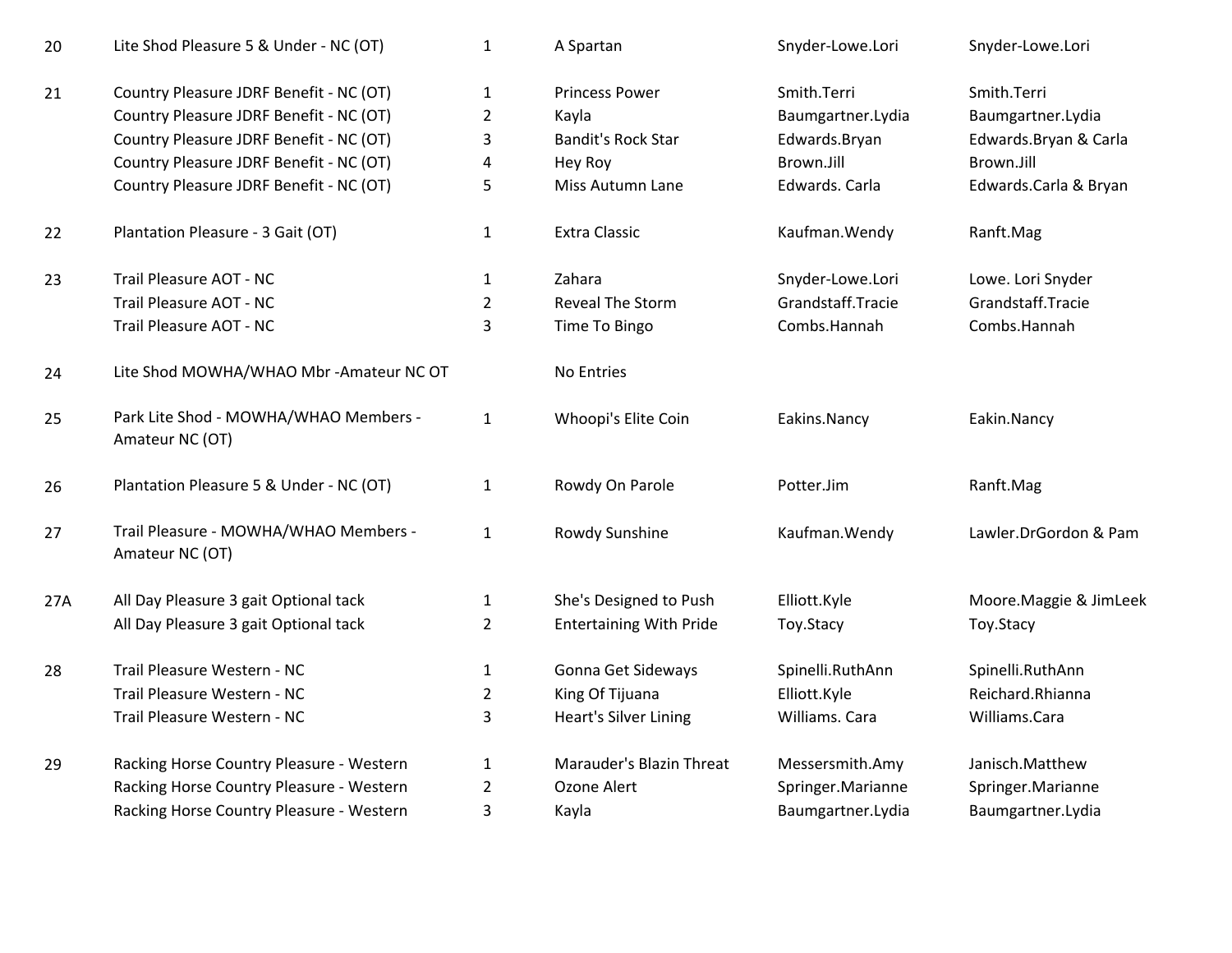| 30 | All Day Pleasure Western Amateur - NC   | 1              | Whoopi's Promise Angel      | Kaufman. Wendy      | Kaufman. Wendy            |
|----|-----------------------------------------|----------------|-----------------------------|---------------------|---------------------------|
|    | All Day Pleasure Western Amateur - NC   | $\overline{2}$ | A Little Shot of Rowdy      | Szekeres.Madison    | Szekeres.Madison          |
|    | All Day Pleasure Western Amateur - NC   | 3              | True By Design              | France.Trinity      | McCord.Austin             |
|    | All Day Pleasure Western Amateur - NC   | 4              | Stevie Ray Vaughan          | Terrell.Leah        | Terrell.Leah              |
|    | All Day Pleasure Western Amateur - NC   | 5              | Ivory's Miss Madison        | Circosta.Anna       | Baer.Dick                 |
|    | All Day Pleasure Western Amateur - NC   | 6              | She's Walkin For The Titile | Williams. Jaclyn    | Lewis. Angela             |
|    | All Day Pleasure Western Amateur - NC   | 7              | Hey Roy                     | Brown.Jill          | Brown.Jill                |
| 31 | Country Pleasure Western- NC            | $\mathbf{1}$   | Packin' A Pistol            | Spinelli- Olson.Amy | Spinelli.Amy              |
|    | Country Pleasure Western- NC            | 2              | Allen's Bossy Lady          | Spinelli.Chuck      | Spinelli.Chuck            |
|    | Country Pleasure Western- NC            | 3              | Kayla                       | Baumgartner.Lydia   | Baumgartner.Lydia         |
|    | Country Pleasure Western- NC            | 4              | Hey Roy                     | Brown.Jill          | Brown.Jill                |
| 32 | Lite Shod Western - NC                  | $\mathbf{1}$   | Justifiable                 | Vicari.Frank        | Vicari.Frank & Jenise     |
| 33 | Park Lite Shod Western Amateur NC       |                | No Entries                  |                     |                           |
| 34 | <b>Plantation Pleasure Western - NC</b> | $\mathbf{1}$   | <b>Stone Cold Bandit</b>    | Potter.Jim          | SpringerMarianne.RanftMag |
| 35 | TWH Western - Jr Horse - 5 & Under - NC | $\mathbf{1}$   | Rowdy Reward                | Potter.Jim          | Donaugh.Tina              |
|    | TWH Western - Jr Horse - 5 & Under - NC | $\overline{2}$ | Zahara                      | Snyder-Lowe.Lori    | Lowe. Lori Snyder         |
| 36 | SSH Trail Pleasure - Western            | $\mathbf{1}$   | <b>Exclusive Chrome</b>     | Baird.Kaitlyn       | Baird.Katelyn             |
|    | SSH Trail Pleasure - Western            | 2              | Kayla                       | Baumgartner.Lydia   | Baumgartner.Lydia         |
|    | SSH Trail Pleasure - Western            | 3              | Who's Your Favorite Angel   | Logan.Angela        | Logan.Angela              |
| 37 | Lite Shod Western - AOT (NC)            | $\mathbf{1}$   | My Outlaw                   | Toy.Stacy           | Toy.Stacy                 |
|    | Lite Shod Western - AOT (NC)            | 2              | A Spartan                   | Snyder-Lowe.Lori    | Snyder-Lowe.Lori          |
| 38 | TWH Youth Western - NC                  | $\mathbf{1}$   | A Little Shot Of Rowdy      | Szekeres.Madison    | Szekeres.Madison          |
|    | TWH Youth Western - NC                  | $\overline{2}$ | Marauder's Blazin Threat    | Swackhammer.Natalie | Janisch.Matthew           |
|    | TWH Youth Western - NC                  | 3              | Kayla                       | Baumgartner.Lydia   | Baumgartner.Lydia         |
|    | TWH Youth Western - NC                  | 4              | Info not available          |                     |                           |
|    | TWH Youth Western - NC                  | 5              | Ivory's Miss Madison        | Circosta.Anna       | Baer.Dick                 |
|    | TWH Youth Western - NC                  | 6              | Cashed To The Max           | Oney.Hannah         | Oney. Hannah              |
|    |                                         |                |                             |                     |                           |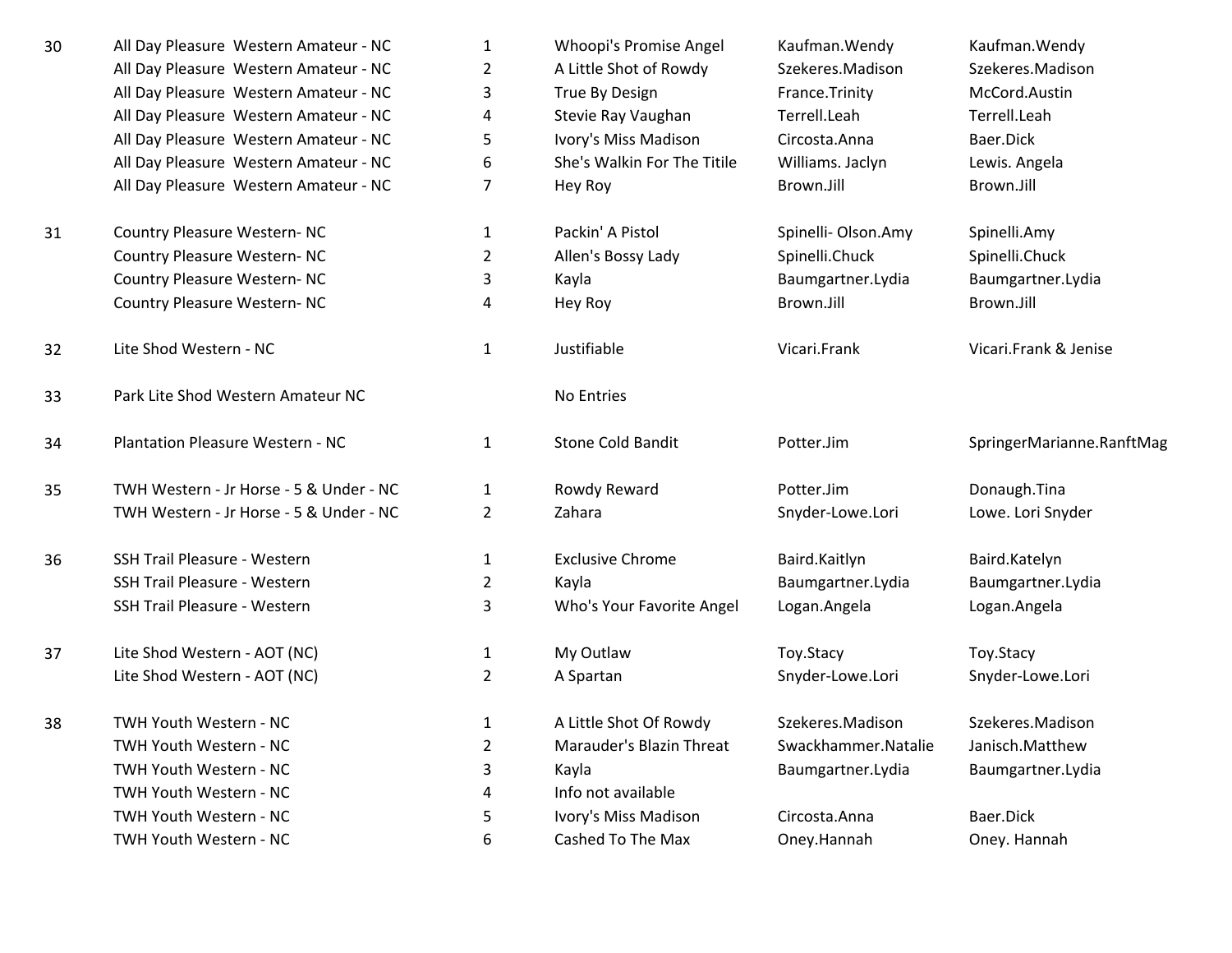- 39Trail Pleasure Western - AOT - NC 1 A Wise Coin Maker Grandstaff.Tracie Grandstaff.Tracie Grandstaff.Tracie Coin Maker Grandstaff.Tracie Grandstaff.Tracie Grandstaff.Tracie Grandstaff.Tracie Grandstaff.Tracie Eenner.Susan Trail Pleasure Western - AOT - NCTrail Pleasure Western - AOT - NCTrail Pleasure Western - AOT - NCTrail Pleasure Western - AOT - NCTrail Pleasure Western - AOT - NC
- 40
- 41Country Pleasure Western Amateur - NC 1 1 Packin' A Pistol 5 and Spinelli- Olson.Amy 5 and Spinelli.Amy Spinelli<br>Country Pleasure Western Amateur - NC 2 2 2 Allen's Bossy Lady 5 and Spinelli.Chuck 5 and Spinelli.Chuck Country Pleasure Western Amateur - NC
- 42Lite Shod Western Amateur - NC<br>
Lite Shod Western Amateur - NC 1 2 1 My Outlaw Lite Shod Western Amateur - NC
- 43 Country Pleasure Western - AOT- NC <sup>1</sup> Holy Jose'! Ostrum.Sara Ostrum.Sara Country Pleasure Western - AOT- NCCountry Pleasure Western - AOT- NCCountry Pleasure Western - AOT- NC
- 44All Day Pleasure Western - NC **1** 1 She's Designed To Push Elliott.Kyle Moore.Maggie & JimLeek<br>All Day Pleasure Western - NC 2 Whoopi's Promise Angel Kaufman.Wendy Kaufman.Wendy All Day Pleasure Western - NCAll Day Pleasure Western - NCAll Day Pleasure Western - NC
- 45SSH Open Shod - WesternSSH Open Shod - Western
- 46Trail Pleasure Western Amateur - NC 1 Fear's Wild Magnolia Costrum.Sara Costrum.Sara Costrum.Sara Costrum.Sara<br>1 Feart's Silver Lining Milliams.Cara Milliams.Cara Williams.Cara Williams.Cara Williams.Cara Trail Pleasure Western Amateur - NCTrail Pleasure Western Amateur - NC

47Park Lite Shod Western - NC No Entries

| Trail Pleasure Western - AOT - NC      |   | A Wise Coin Maker          | Grandstaff.Tracie  | Grandstaff.Tracie |
|----------------------------------------|---|----------------------------|--------------------|-------------------|
| Trail Pleasure Western - AOT - NC      | 2 | A Bonafide Gentleman       | Oddo.Alexandria    | Fenner.Susan      |
| Trail Pleasure Western - AOT - NC      | 3 | Zahara                     | Snyder-Lowe.Lori   | Lowe. Lori Snyder |
| Trail Pleasure Western - AOT - NC      | 4 | Fear's Wild Magnolia       | Ostrum.Sara        | Ostrum.Sara       |
| Trail Pleasure Western - AOT - NC      | 5 | Time To Bingo              | Combs.Hannah       | Combs.Hannah      |
| Trail Pleasure Western - AOT - NC      | 6 | <b>Nothing But Naughty</b> | McCord.Austin      | McCord.Austin     |
| Racking Horse Trail Pleasure - Western | 1 | Marauder's Blazin Threat   | Messersmith.Amy    | Janisch.Matthew   |
| Country Pleasure Western Amateur - NC  |   | Packin' A Pistol           | Spinelli-Olson.Amy | Spinelli.Amy      |

Allen's Bossy Lady

C 2 Princess Power Smith.Terri Smith.Terri Smith.Terri <sup>3</sup> Bandit's Rock Star Edwards.Bryan Edwards.Bryan & Carla <sup>4</sup> Miss Autumn Lane Edwards.Carla Edwards.Carla & Bryan

> Whoopi's Promise Angel Kaufman.Wendy Kaufman.Wendy <sup>3</sup> Ivory's Miss Madison Circosta.Anna Baer.Dick <sup>4</sup> She's Walkin For The Titile Williams. Jaclyn Lewis. Angela

SSH Open Shod - Western The Springer Marianne SSH Open Shod - Western 1 Arianne 1 Ozone Alert Springer.Marianne<br>SSH Open Shod - Western 1 2 Exclusive Chrome Baird.Kaitlyn Baird.Kaitlyn Baird.Katelyn <sup>2</sup> Exclusive Chrome Baird.Kaitlyn Baird.Katelyn <sup>3</sup> Who's Your Favorite Angel Logan.Angela Logan.Angela

> Heart's Silver Lining <sup>3</sup> Time to Bingo Combs.Hannah Combs.Hannah

w Toy.Stacy Toy.Stacy

<sup>2</sup> Justifiable Vicari.Frank Vicari.Frank & Jenise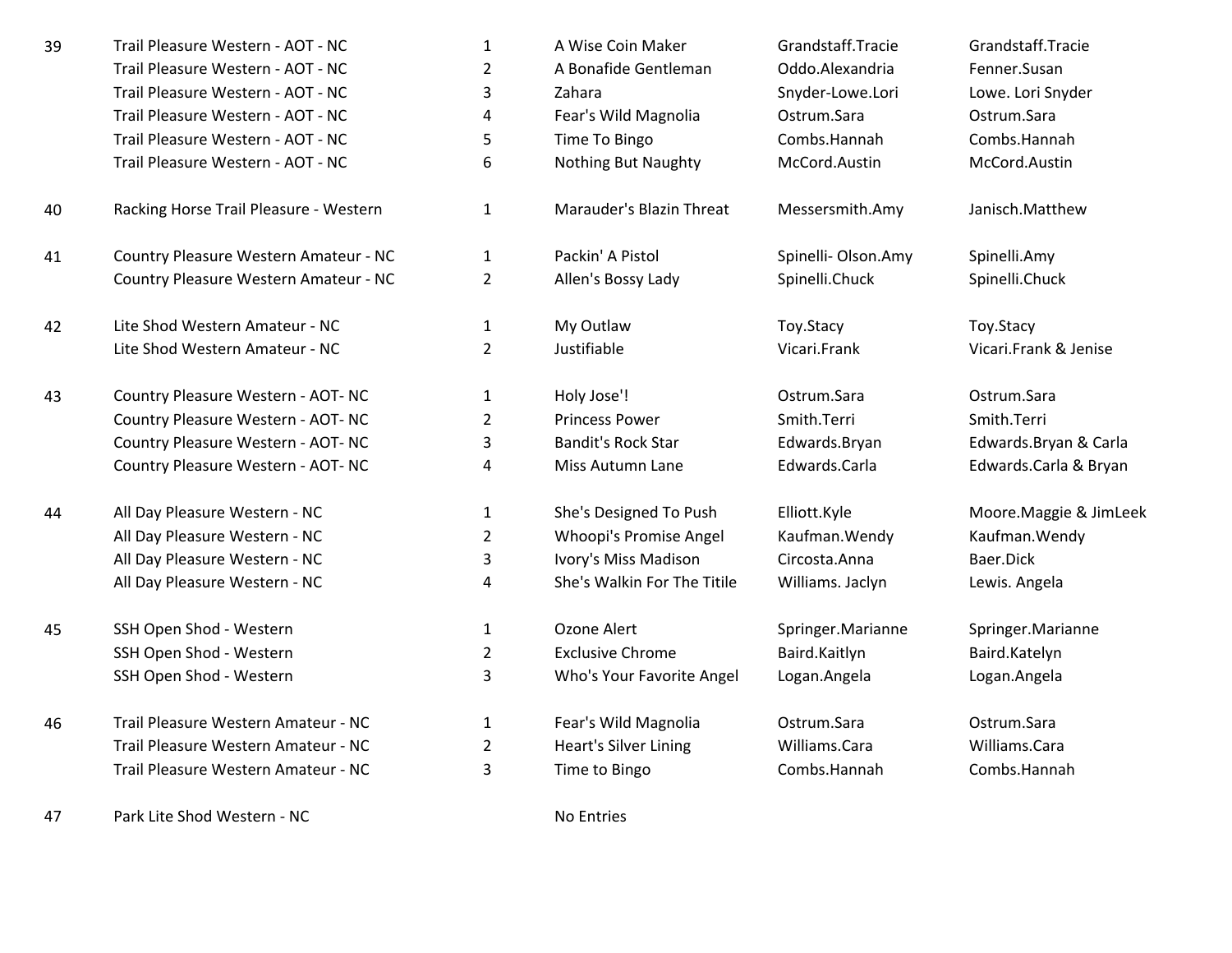| 48 | All Day Pleasure Western - AOT NC       | $\mathbf{1}$   | <b>Entertaining With Pride</b> | Toy.Stacy             | Toy.Stacy              |
|----|-----------------------------------------|----------------|--------------------------------|-----------------------|------------------------|
|    | All Day Pleasure Western - AOT NC       | $\overline{2}$ | Cashed To The Max              | Oney.Hannah           | Oney. Hannah           |
|    | All Day Pleasure Western - AOT NC       | 3              | True By Design                 | McCord.Austin         | McCord.Austin          |
| 49 | Open Showmanship                        | $\mathbf{1}$   | Miss Sweet Jazz                | Luthringer.KaylaDewey | Luthringer.Rebecca     |
|    | Open Showmanship                        | $\overline{2}$ | My Outlaw                      | Luthringer.Rebecca    | Toy.Stacy              |
| 50 | SSH Model - 2 Years & older             | $\mathbf{1}$   | Ozone Alert                    | Springer.Marianne     | Springer.Marianne      |
|    | SSH Model - 2 Years & older             | $\overline{2}$ | Spice Of Luxury                | Williams. Jaclyn      | Lewis.Angela           |
| 51 | TWH Pleasure Model - 2 years & older    | 1              | Rowdy On Parole                | Potter.Jim            | Ranft.Mag              |
|    | TWH Pleasure Model - 2 years & older    | 2              | Zahara                         | lowe.athena           | Lowe. Lori Snyder      |
|    | TWH Pleasure Model - 2 years & older    | 3              | My Outlaw                      | Luthringer.Rebecca    | Toy.Stacy              |
|    | TWH Pleasure Model - 2 years & older    | 4              | My Dangerous Liason            | Castonia.Michael      | Ramey.Phillip          |
|    | TWH Pleasure Model - 2 years & older    | 5              | Ozone Alert                    | Springer.Marianne     | Springer.Marianne      |
|    | TWH Pleasure Model - 2 years & older    | 6              | Spice Of Luxury                | Williams. Jaclyn      | Lewis.Angela           |
| 52 | All Day Pleasure 3& Under OT - NC       |                | No entries                     |                       |                        |
| 53 | <b>Open Weanlings</b>                   |                | No entries                     |                       |                        |
| 54 | Park Lite Shod 3gt                      |                | No entries                     |                       |                        |
| 55 | <b>Walking Seat Equitation</b>          |                | No entries                     |                       |                        |
| 56 | Plantataion Pleasure Amateur - NC       | $\mathbf{1}$   | <b>Extra Classic</b>           | Ranft.Mag             | Ranft.Mag              |
|    | Plantataion Pleasure Amateur - NC       | $\overline{2}$ | Walkin Nine to Five            | Baird.Trav            | Ostrum.Sara            |
| 57 | Country Pleasure - NC                   | $\mathbf{1}$   | Yardley                        | Ranft.Mag             | Ranft.Mag              |
| 58 | Trail Pleasure Amateur - NC             | 1              | Heart's Silver Lining          | Williams. Cara        | Williams.Cara          |
|    | Trail Pleasure Amateur - NC             | 2              | <b>Hotline Bling</b>           | Reichard.Kristen      | Reichard.Kristen       |
|    | Trail Pleasure Amateur - NC             | 3              | Zahara                         | Lowe.Athena           | Lowe. Lori Snyder      |
|    | Trail Pleasure Amateur - NC             | 4              | Rowdy Sunshine                 | Kaufman. Wendy        | Lawler.Dr Gordon & Pam |
|    | Trail Pleasure Amateur - NC             | 5              | Showboat Senorita              | Earl.Barbara          | Earl.Barbara & Neil    |
| 59 | Lite Shod - 5 & Under Amateur - NC (OT) | $\mathbf{1}$   | A Spartan                      | Snyder-Lowe.Lori      | Snyder-Lowe.Lori       |
| 60 | Racking Horse Trail Pleasure - Amateur  | $\mathbf{1}$   | Marauder's Blazin Threat       | Messersmith.Amy       | Janisch.Matthew        |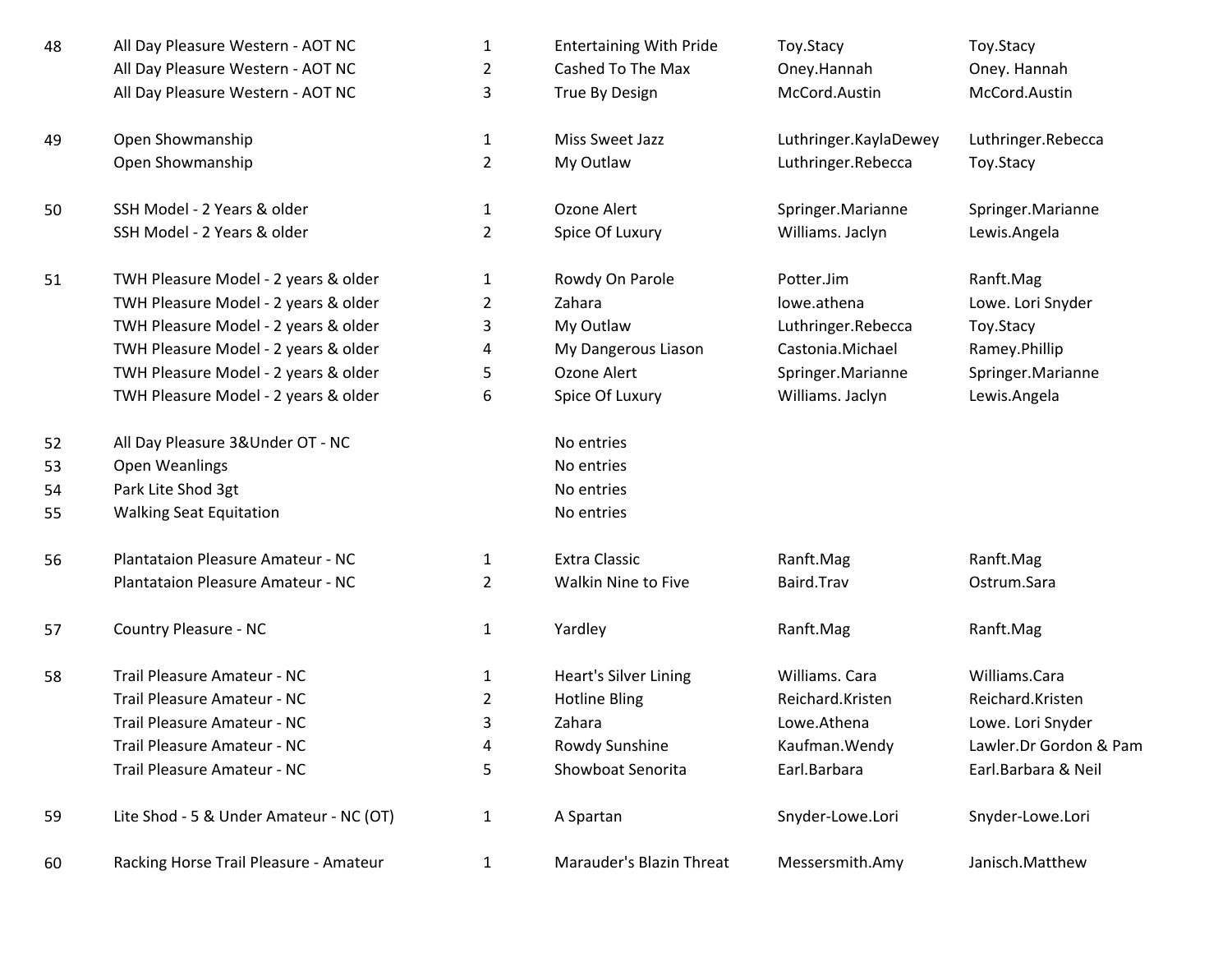| 61  | All Day Pleasure AOT - NC (OT)<br>All Day Pleasure AOT - NC (OT)<br>All Day Pleasure AOT - NC (OT) | $\mathbf{1}$<br>$\overline{2}$<br>3 | A Little Shot Of Rowdy<br>Stevie Ray Vaughan<br>Hey Roy | Szekeres.Madison<br>Terrell.Leah<br>Brown.Jennifer | Szekeres.Madison<br>Terrell.Leah<br>Brown.Jill |
|-----|----------------------------------------------------------------------------------------------------|-------------------------------------|---------------------------------------------------------|----------------------------------------------------|------------------------------------------------|
| 62  | Park Lite Shod 5&Under Amateur                                                                     |                                     | No Entries                                              |                                                    |                                                |
| 63  | Country Pleasure Youth - NC (OT)                                                                   | $\mathbf{1}$                        | Holy Jose'!                                             | Baird.Kaitlyn                                      | Ostrum.Sara                                    |
| 64  | Trail Pleasure 3 & Under - NC (OT)                                                                 | $\mathbf{1}$                        | A Bonafide Gentleman                                    | Fenner.Susan                                       | Fenner.Susan                                   |
|     | Trail Pleasure 3 & Under - NC (OT)                                                                 | $\overline{2}$                      | <b>Nothing But Naughty</b>                              | McCord.Austin                                      | McCord.Austin                                  |
|     | Trail Pleasure 3 & Under - NC (OT)                                                                 | 3                                   | <b>Special Forces</b>                                   | Ranft.Mag                                          | Ranft.Mag                                      |
| 65  | Lite Shod Open - NC                                                                                | $\mathbf{1}$                        | Justifiable                                             | Vicari.Frank                                       | Vicari.Frank & Jenise                          |
|     | Lite Shod Open - NC                                                                                | $\overline{2}$                      | My Dangerous Liason                                     | Castonia.Michael                                   | Ramey.Phillip                                  |
| 66  | <b>Stick Horse</b>                                                                                 | $\mathbf{1}$                        | <b>Stick Horse</b>                                      | Green.Rylee                                        | Rider.Stick                                    |
|     | <b>Stick Horse</b>                                                                                 | $\mathbf{1}$                        | <b>Stick Horse</b>                                      | Ostrum.Addy                                        | Rider.Stick                                    |
|     | <b>Stick Horse</b>                                                                                 | $\mathbf{1}$                        | <b>Stick Horse</b>                                      | Messersmith.Isabella                               | Rider.Stick                                    |
|     | <b>Stick Horse</b>                                                                                 | $\mathbf{1}$                        | <b>Stick Horse</b>                                      | Green.Reagan                                       | Rider.Stick                                    |
| 67  | <b>Pleasure Driving</b>                                                                            |                                     | No Entries                                              |                                                    |                                                |
| 67A | TWH Youth 8 & Under OT - NC                                                                        |                                     | No Entries                                              |                                                    |                                                |
| 68  | TWH Youth 3gt OT                                                                                   |                                     | No Entries                                              |                                                    |                                                |
| 69  | Trail Pleasure - NC                                                                                | $\mathbf{1}$                        | Gonna Get Sideways                                      | Spinelli.RuthAnn                                   | Spinelli.RuthAnn                               |
|     | Trail Pleasure - NC                                                                                | $\overline{2}$                      | <b>Heart's Silver Lining</b>                            | Williams. Cara                                     | Williams.Cara                                  |
|     | Trail Pleasure - NC                                                                                | 3                                   | <b>Hotline Bling</b>                                    | Reichard.Kristen                                   | Reichard.Kristen                               |
|     | Trail Pleasure - NC                                                                                | 4                                   | Rowdy Sunshine                                          | Kaufman. Wendy                                     | Lawler.DrGordon & I                            |
|     | Trail Pleasure - NC                                                                                | 5                                   | Showboat Senorita                                       | Richwine.Linda                                     | Earl.Barbara&Neil                              |
| 70  | Open Yearlings (No Pads)                                                                           | $\mathbf{1}$                        | Side Effects                                            | Elliott.Kyle                                       | Moore.Maggie & Jim                             |
|     | Open Yearlings (No Pads)                                                                           | $\overline{2}$                      | The Girl's Knight Out                                   | Potter.Jim                                         | Burgette.Kala & Bryd                           |
|     | Open Yearlings (No Pads)                                                                           | 3                                   | <b>Generator's Active Shooter</b>                       | Jacobson.Jennifer                                  | Jacobson.Brian & Jer                           |

71Park Lite Shod Amateur - NC No Entries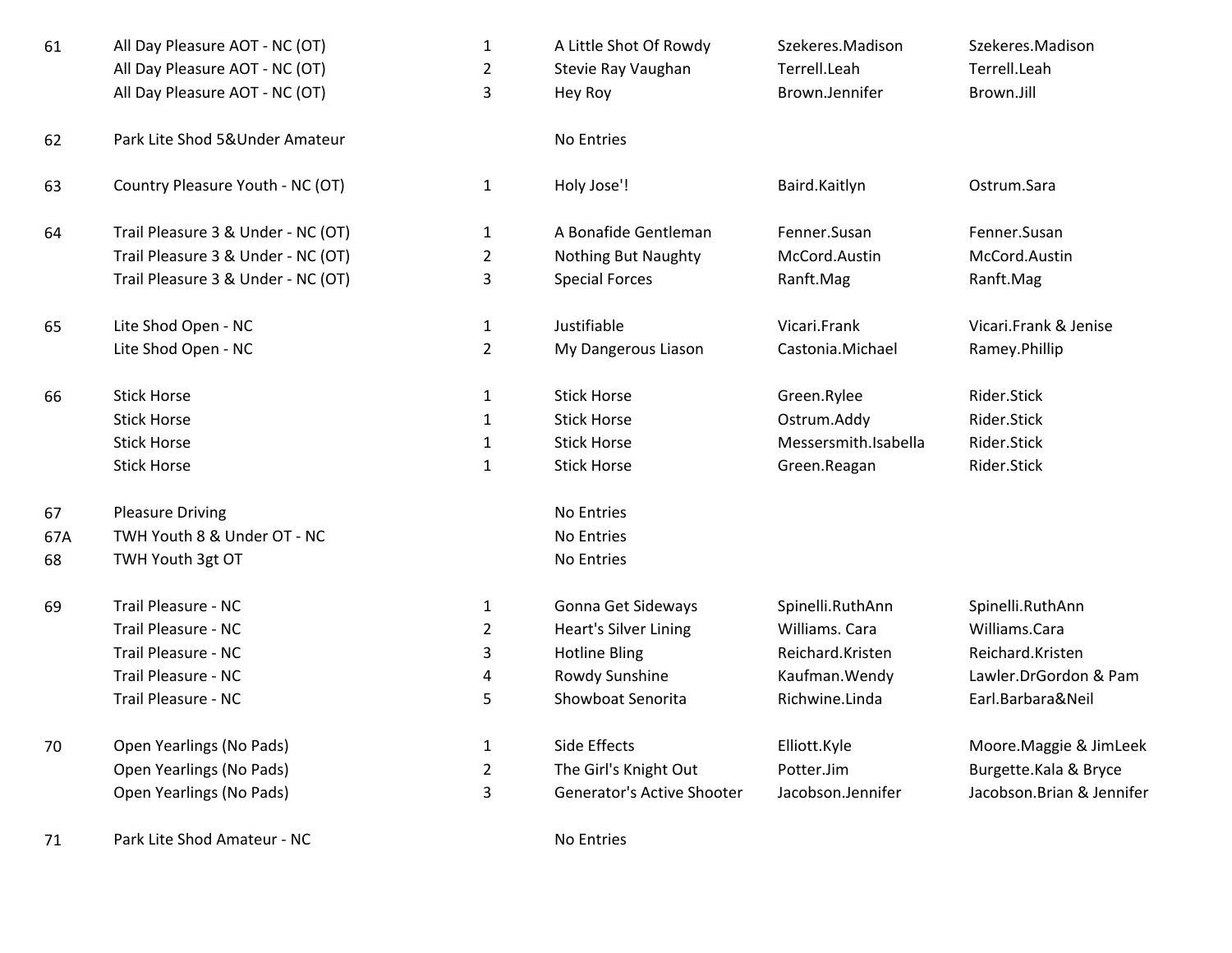| 72  | Country Pleasure - 3 Gait (OT)                      | $\mathbf{1}$   | <b>Princess Power</b>            | Smith.Terri         | Smith.Terri               |
|-----|-----------------------------------------------------|----------------|----------------------------------|---------------------|---------------------------|
|     | Country Pleasure - 3 Gait (OT)                      | $\overline{2}$ | Glamour Girl By Jose'            | Richwine.Linda      | Earl.Neil & Barbara       |
| 73  | Plantation & Park Lite Shod Youth - NC (OT)         | $\mathbf{1}$   | <b>Walkin Nine To Five</b>       | Baird.Kaitlyn       | Ostrum.Sara               |
| 74  | Plantation 5&Under Amateur NC (OT)                  |                | No Entries                       |                     |                           |
| 75  | All Day Pleasure - Amateur - NC                     | 1              | Whoopi's Promise Angel           | Kaufman. Wendy      | Kaufman. Wendy            |
|     | All Day Pleasure - Amateur - NC                     | $\overline{2}$ | Ivory's Miss Madison             | Gulley.Jenn         | Baer.Dick                 |
|     | All Day Pleasure - Amateur - NC                     | 3              | She Walkin For The Titile        | williams. Jaclyn    | Lewis. Angela             |
|     | All Day Pleasure - Amateur - NC                     | 4              | Cashed To The Max                | Swackhammer.Natalie | Oney. Hannah              |
| 75A | Country Pleasure - 2 year old - NC (OT)             | $\mathbf{1}$   | <b>Revelation Leather N Lace</b> | Potter.Jim          | Nagel.John & GregLopus    |
| 76  | Country Pleasure - AOT (NC)                         | $\mathbf{1}$   | Holy Jose'!                      | Ostrum.Sara         | Ostrum.Sara               |
|     | Country Pleasure - AOT (NC)                         | $\overline{2}$ | Miss Autumn Lane                 | Edwards.Bryan       | Edwards.Carla & Bryan     |
| 77  | Racking Horse Country Pleasure English              | $\mathbf{1}$   | Ozone Alert                      | Springer.Marianne   | Springer.Marianne         |
|     | Racking Horse Country Pleasure English              | $\overline{2}$ | Marauder's Blazin Threat         | Messersmith.Amy     | Janisch.Matthew           |
| 78  | Plantation Pleaure Open - NC                        | $\mathbf{1}$   | <b>Extra Classic</b>             | Ranft.Mag           | Ranft.Mag                 |
|     | Plantation Pleaure Open - NC                        | $\overline{2}$ | Stone Cold Bandit                | Potter.Jim          | SpringerMarianne.RanftMag |
| 79  | TWH Youth 11 & Under - NC (OT)                      |                | No Entries                       |                     |                           |
| 80  | SSH Trail Pleasure - English                        | $\mathbf{1}$   | <b>Exclusive Chrome</b>          | Baird.Kaitlyn       | Baird.Katelyn             |
|     | SSH Trail Pleasure - English                        | 2              | Who's Your Favorite Angel        | Logan.Angela        | Logan.Angela              |
| 81  | Country Pleasure MOWHA/WHAO Member<br>Amateur NC OT | 1              | <b>Princess Power</b>            | Smith.Terri         | Smith.Terri               |
| 82  | Lite Shod 3 & Under - NC (OT)                       | $\mathbf{1}$   | A Spartan                        | Snyder-Lowe.Lori    | Snyder-Lowe.Lori          |
| 83  | Trail Pleasure Youth - NC (OT)                      | $\mathbf{1}$   | Zahara                           | Lowe.Athena         | Lowe. Lori Snyder         |
|     | Trail Pleasure Youth - NC (OT)                      | $\overline{2}$ | Fear's Wild Magnolia             | Baird.Kaitlyn       | Ostrum.Sara               |
| 84  | All Day Pleasure - 5 & Under - Amateur - NC (OT)    | $\mathbf{1}$   | A Little Shot Of Rowdy           | Szekeres.Madison    | Szekeres.Madison          |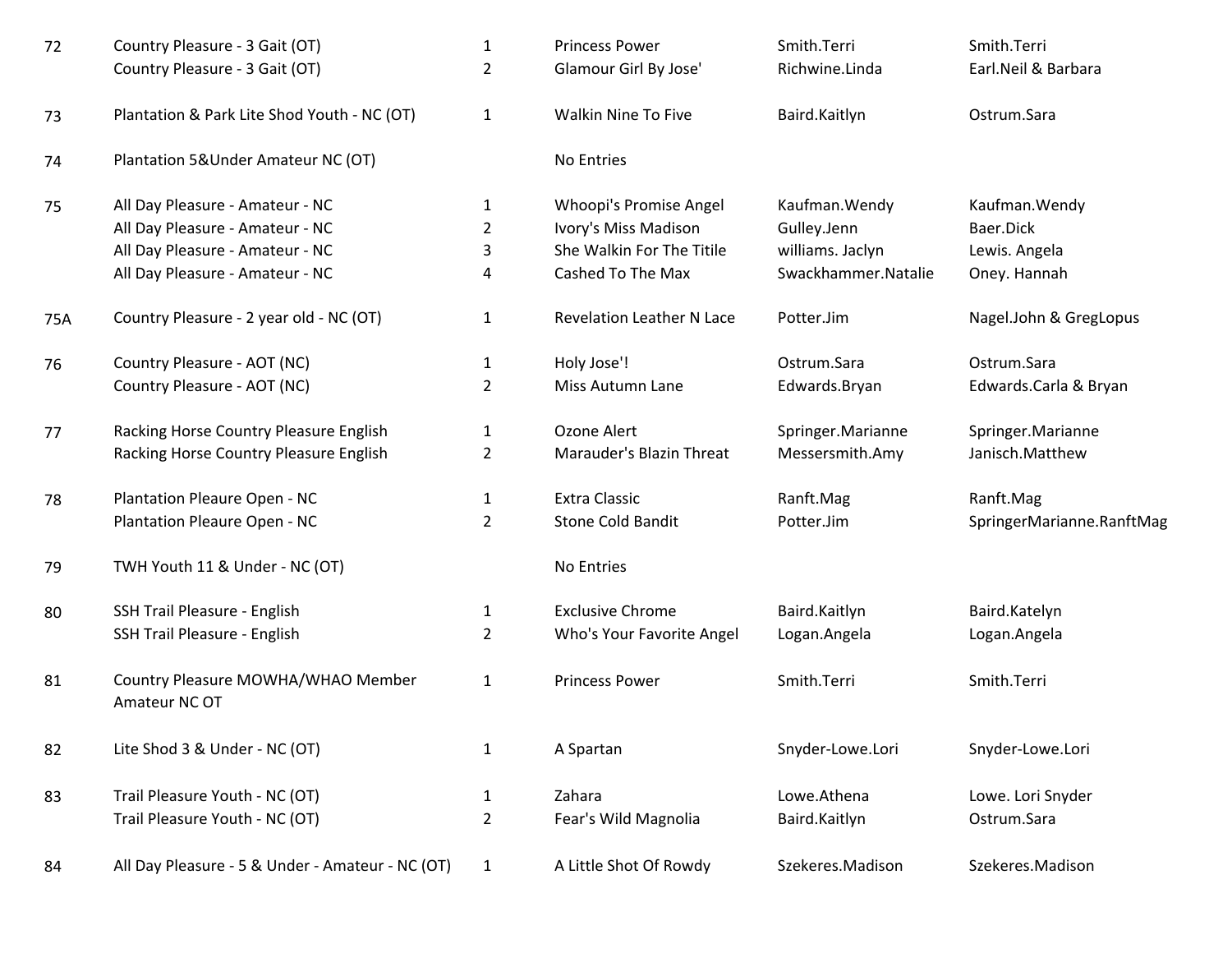| 85 | Open Leadline - 10 & Under                     | $\mathbf{1}$   | Holy Jose'!               | Ostrum.Addy          | Ostrum.Sara             |
|----|------------------------------------------------|----------------|---------------------------|----------------------|-------------------------|
|    | Open Leadline - 10 & Under                     | 1              | Ivory's Miss Madison      | McClintock.Madilyn   | Baer.Dick               |
|    | Open Leadline - 10 & Under                     | $\mathbf{1}$   | Marauder's Blazin Threat  | Messersmith.Isabella | Janisch.Matthew         |
|    | Open Leadline - 10 & Under                     | $\mathbf{1}$   | <b>Princess Power</b>     | Green.Rylee          | Smith.Terri             |
|    | Open Leadline - 10 & Under                     | $\mathbf{1}$   | Reveal The Storm          | Green.Reagan         | Grandstaff.Tracie       |
| 86 | Open Youth Weanling                            |                | No Entries                |                      |                         |
| 87 | Lite Shod Amateur - NC                         |                | No Entries                |                      |                         |
| 88 | Trail Pleasure - 5 & Under - NC                | 1              | King Of Tijuana           | Elliott.Kyle         | Reichard.Rhianna        |
|    | Trail Pleasure - 5 & Under - NC                | $\overline{2}$ | Zahara                    | Snyder-Lowe.Lori     | Lowe. Lori Snyder       |
|    | Trail Pleasure - 5 & Under - NC                | 3              | Showboat Senorita         | Richwine.Linda       | Earl.Barbara & Neil     |
|    | Trail Pleasure - 5 & Under - NC                | 4              | <b>Special Forces</b>     | Ranft.Mag            | Ranft.Mag               |
| 89 | All Day Pleasure Youth - NC (OT)               | $\mathbf{1}$   | True By Design            | France.Trinity       | McCord.Austin           |
|    | All Day Pleasure Youth - NC (OT)               | $\overline{2}$ | A Little Shot Of Rowdy    | Szekeres.Madison     | Szekeres.Madison        |
|    | All Day Pleasure Youth - NC (OT)               | 3              | Marauder's Blazin Threat  | Swackhammer.Natalie  | Janisch.Matthew         |
| 90 | Country Pleasure AOT - NC (OT)                 | $\mathbf{1}$   | Holy Jose'!               | Ostrum.Sara          | Ostrum.Sara             |
|    | Country Pleasure AOT - NC (OT)                 | $\overline{2}$ | Miss Autumn Lane          | Edwards.Bryan        | Edwards.Carla & Bryan   |
| 91 | All Day Pleasure - 3 Gait                      | $\mathbf{1}$   | She's Designed To Push    | Elliott.Kyle         | Moore. Maggie & JimLeek |
| 92 | Park Lite Shod - 3 & Under - NC (OT)           | $\mathbf{1}$   | Rowdy's Wiggle N Jiggle   | Elliott.Kyle         | Lawler.Gaeta.Dr Juliana |
| 93 | SSH Open Shod - English                        | 1              | Ozone Alert               | Springer.Marianne    | Springer.Marianne       |
|    | SSH Open Shod - English                        | $\overline{2}$ | <b>Exclusive Chrome</b>   | Baird.Kaitlyn        | Baird.Katelyn           |
|    | SSH Open Shod - English                        | 3              | Who's Your Favorite Angel | Logan.Angela         | Logan.Angela            |
| 94 | Open Youth Yearling                            |                | No Entries                |                      |                         |
| 95 | Country Pleasure - 5 & Under Amateur - NC (OT) | $\mathbf{1}$   | Allen's Boss Lady         | Spinelli.Chuck       | Ritter. Vicki           |
|    | Country Pleasure - 5 & Under Amateur - NC (OT) | $\overline{2}$ | Holy Jose'!               | Ostrum.Sara          | Ostrum.Sara             |
| 96 | All Day Pleasure MOWHA/WHAO Amateur NC OT      | 1              | Whoopi's Promise Angel    | Kaufman. Wendy       | Kaufman. Wendy          |
|    | All Day Pleasure MOWHA/WHAO Amateur NC OT      | $\overline{2}$ | She Walkin For The Titile | Frole.Deryk          | Lewis. Angela           |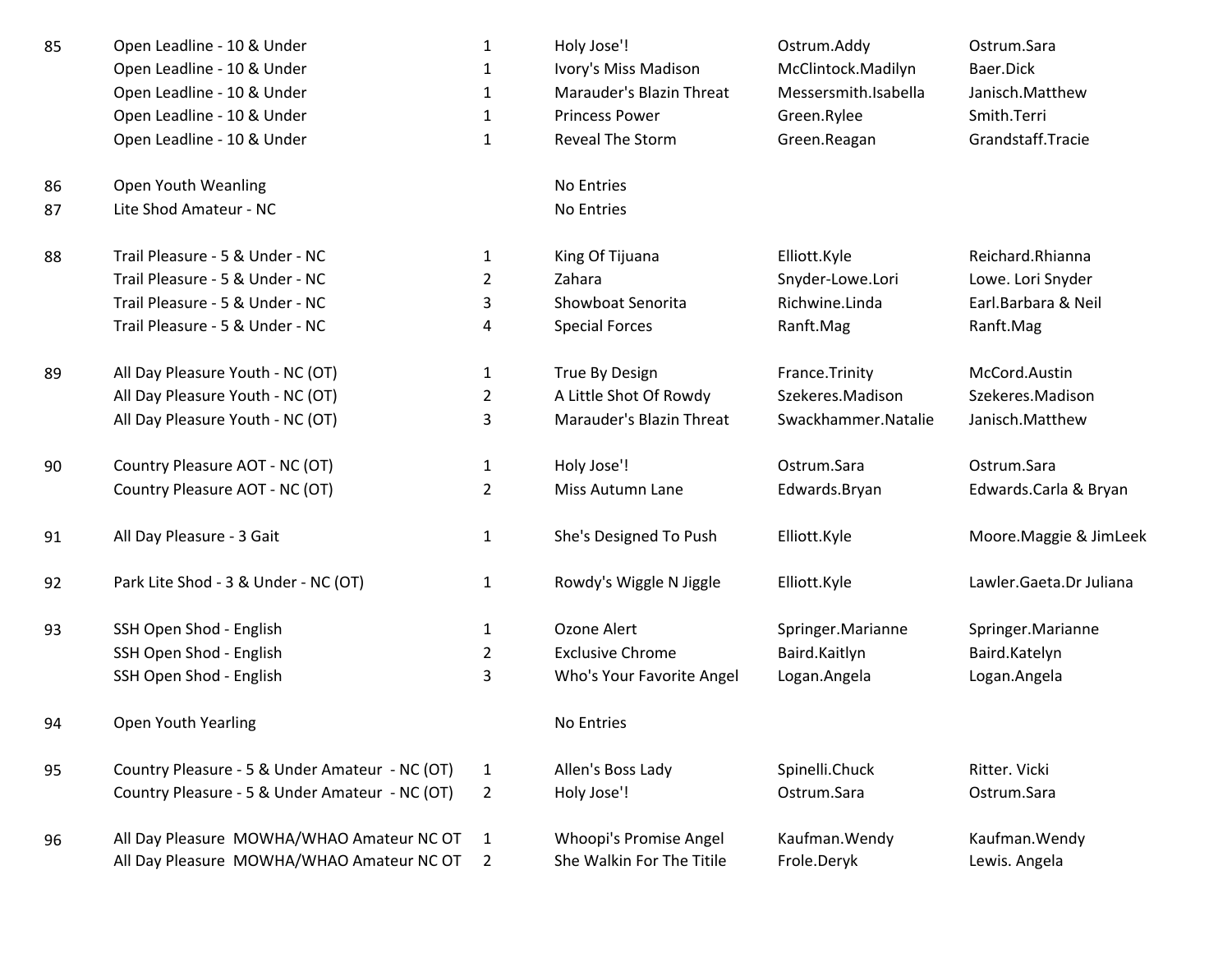| 97  | Lite Shod Youth - NC (OT)                          | $\mathbf 1$    | A Spartan                   | Lowe.Athena         | Snyder-Lowe.Lori          |
|-----|----------------------------------------------------|----------------|-----------------------------|---------------------|---------------------------|
| 98  | <b>Costume Class</b>                               |                | No Entries                  |                     |                           |
| 99  | Open Yearling Championship                         | $\mathbf{1}$   | Side Effects                | Elliott.Kyle        | Moore. Maggie & JimLeek   |
|     | Open Yearling Championship                         | 2              | The Girl's Knight Out       | Potter.Jim          | Burgette.Kala & Bryce     |
| 100 | Trail Pleasure NC Championship                     | 1              | Gonna Get Sideways          | Spinelli.RuthAnn    | Spinelli.RuthAnn          |
|     | Trail Pleasure NC Championship                     | $\overline{2}$ | Rowdy Sunshine              | Potter.Jim          | Lawler.DrGordon & Pam     |
| 101 | Racking Horse Championship (OT)                    | $\mathbf{1}$   | Marauder's Blazin Threat    | Messersmith.Amy     | Janisch.Matthew           |
|     | Racking Horse Championship (OT)                    | $\overline{2}$ | Ozone Alert                 | Springer.Marianne   | Springer.Marianne         |
| 102 | Country Pleasure NC Championship (OT)              | 1              | Packin' A Pistol            | Spinelli- Olson.Amy | Spinelli.Amy              |
|     | Country Pleasure NC Championship (OT)              | $\overline{2}$ | Holy Jose'!                 | Ostrum.Sara         | Ostrum.Sara               |
|     | Country Pleasure NC Championship (OT)              | 3              | Rowdy Reward                | Potter.Jim          | Donaugh.Tina              |
|     | Country Pleasure NC Championship (OT)              | 4              | Yardley                     | Elliott.Kyle        | Ranft.Mag                 |
|     | Country Pleasure NC Championship (OT)              | 5              | <b>Bandit's Rock Star</b>   | Edwards.Bryan       | Edwards.Bryan & Carla     |
|     | Country Pleasure NC Championship (OT)              | 6              | Miss Autumn Lane            | Edwards. Carla      | Edwards.Carla & Bryan     |
| 103 | Lite Shod Amateur NC Championship                  |                | No Entries                  |                     |                           |
| 104 | TWH Youth Pleasure NC Championship (OT)            | $\mathbf{1}$   | A Little Shot of Rowdy      | Szekeres.Madison    | Szekeres.Madison          |
|     | TWH Youth Pleasure NC Championship (OT)            | $\overline{2}$ | <b>Exclusive Chrome</b>     | Baird.Kaitlyn       | Baird.Katelyn             |
| 105 | All Day Pleasure NC Championship (OT)              | 1              | She's Designed To Push      | Elliott.Kyle        | Moore. Maggie & JimLeek   |
|     | All Day Pleasure NC Championship (OT)              | $\overline{2}$ | She's Walkin For The Titile | Frole.Deryk         | Lewis. Angela             |
| 106 | Open Weanling Championship                         |                | No Entries                  |                     |                           |
| 107 | Park Lite Shod NC Championship                     | $\mathbf{1}$   | Cash's Prime Time           | Richwine.Linda      | Richwine.Linda            |
| 108 | <b>Plantation Pleasure Amateur NC Championship</b> | 1              | <b>Stone Cold Bandit</b>    | Springer.Marianne   | SpringerMarianne.RanftMag |
|     | Plantation Pleasure Amateur NC Championship        | $\overline{2}$ | <b>Extra Classic</b>        | Ranft.Mag           | Ranft.Mag                 |
| 109 | Lite Shod NC Championship                          | $\mathbf{1}$   | Justifiable                 | Spinelli-Olson.Amy  | Vicari.Frank & Jenise     |